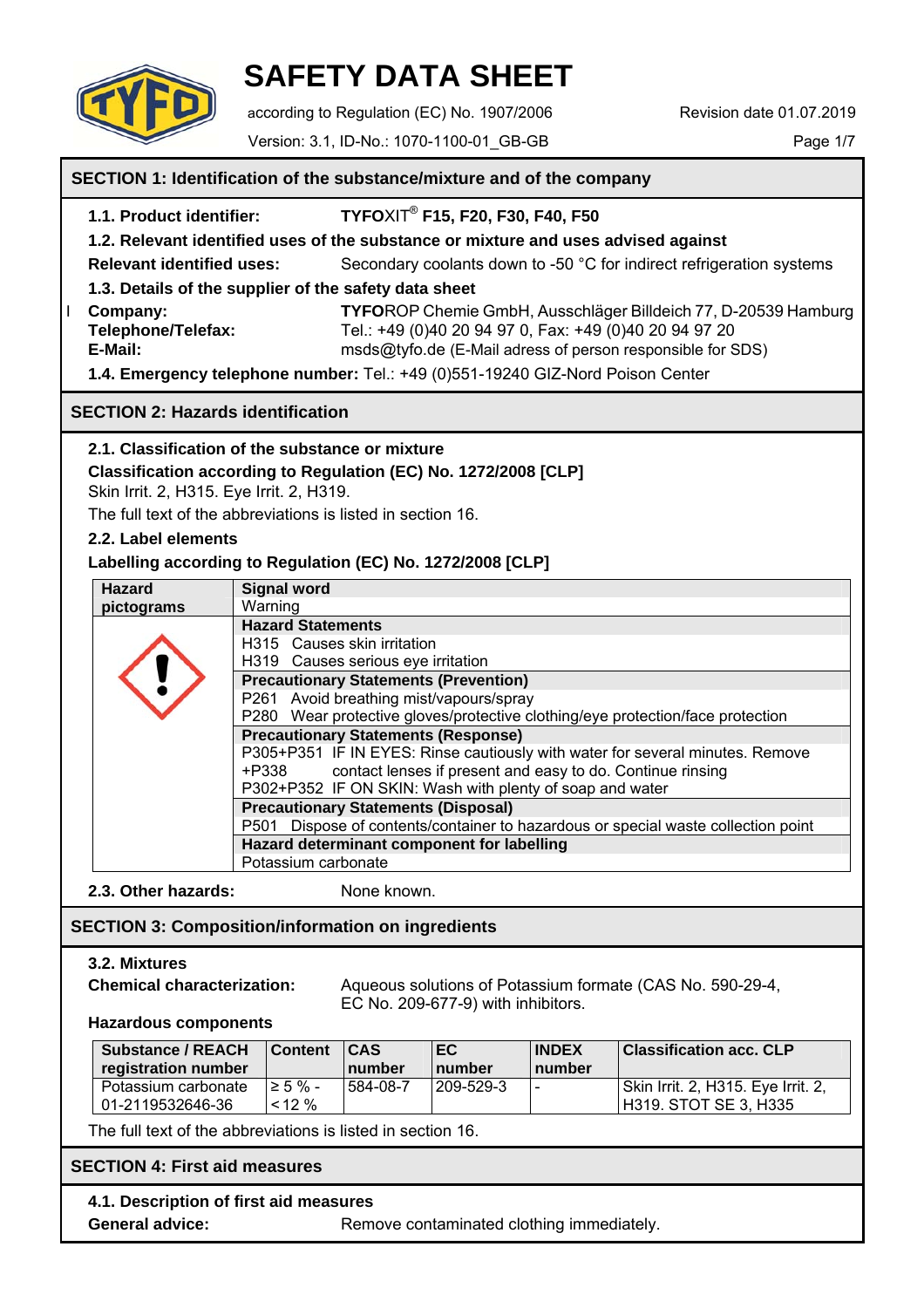# **SECTION 4: First aid measures - Continuation**

| <b>Protection of first-aiders:</b> | First Aid responders should pay attention to self-protection, and use the<br>recommended personal protective equipment when the potential for ex-<br>posure exists. |
|------------------------------------|---------------------------------------------------------------------------------------------------------------------------------------------------------------------|
| If inhaled:                        | If inhaled, remove to fresh air. Get medical attention if symptoms occur.                                                                                           |
| On skin contact:                   | Immediately wash thoroughly with soap and water. Get medical attent-<br>ion if symptoms occur.                                                                      |
| On contact with eyes:              | Wash affected eyes for at least 15 minutes under running water with eye-<br>lids held open and contact an ophthalmologist.                                          |
| On ingestion:                      | Immediately rinse mouth thoroughly and then drink plenty of water. Do<br>NOT induce vomiting without medical advice. Get medical attention.                         |

## **4.2. Most important symptoms and effects, both acute and delayed**

 The most important known symptoms and effects are described in sections 2 and/or 11. Further important symptoms and effects are so far not known.

**4.3. Indication of any immediate medical attention and special treatment needed** 

**Treatment:** Symptomatic treatment (decontamination, vital functions).

# **SECTION 5: Firefighting measures**

## **5.1. Extinguishing media**

 **Suitable extinguishing media:** Water spray. Alcohol-resistant foam. Dry powder. Carbon dioxide (CO2). **Unsuitableextinguishingmedia:** None known.

## **5.2. Special hazards arising from the substance or mixture**

**Specific hazards during Exposure to combustion products may be a hazard to health. firefighting:** 

 **Hazardouscombustionproducts:** Carbon oxides.

 **5.3. Advice for fire-fighters** 

| <b>Special protective</b>     | In the event of fire, wear self-contained breathing apparatus. Use per-     |
|-------------------------------|-----------------------------------------------------------------------------|
| equipment:                    | sonal protective equipment.                                                 |
| <b>Specific extinguishing</b> | Use extinguishing measures that are appropriate to local circumstances      |
| methods:                      | and the surrounding environment. Use water spray to cool unopened con-      |
|                               | tainers. Remove undamaged containers from fire area if it is safe to do so. |

## **SECTION 6: Accidental release measures**

# **6.1. Personal precautions, protective equipment and emergency procedures**

**Personal precautions:** Use personal protective equipment. Follow safe handling advice and personal protective equipment recommendations.

## **6.2. Environmental precautions**

Discharge into the environment must be avoided. Prevent further leakage or spillage if safe to do so. Pre vent spreading over a wide area (e.g. by containment or oil barriers). Retain and dispose of contaminated wash water. Local authorities should be advised if significant spillages cannot be contained.

## **6.3. Methods and material for containment and cleaning up**

 **Methods for cleaning up:** Soak up with inert absorbent material. For large spills, provide dyking or other appropriate containment to keep material from spreading. If dyked material can be pumped, store recovered material in appropriate con tainer. Clean up remaining materials from spill with suitable absorbent. Local or national regulations may apply to releases and disposal of this material, as well as those materials and items employed in the cleanup of releases. You will need to determine which regulations are applicable. Sections 13 and 15 provide information regarding certain local or natio nal requirements.

**6.4. Reference to other sections:** See sections 7, 8, 11, 12 and 13.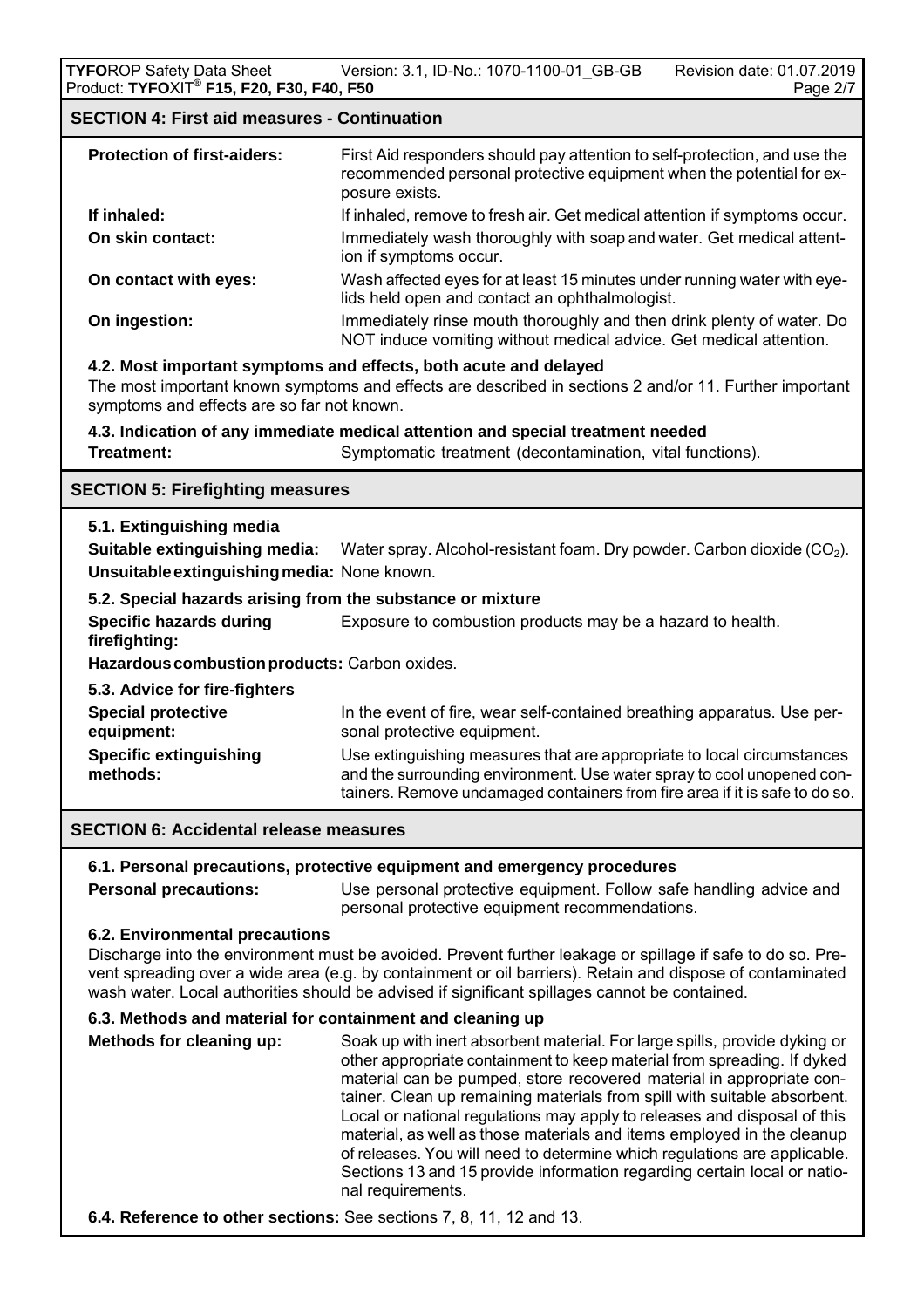## **SECTION 7: Handling and storage**

| 7.1. Precautions for safe handling                       |                                                                                                                                                                                                                                                                     |  |
|----------------------------------------------------------|---------------------------------------------------------------------------------------------------------------------------------------------------------------------------------------------------------------------------------------------------------------------|--|
| Technical measures:                                      | See Engineering measures in section 8.                                                                                                                                                                                                                              |  |
| Local/total ventilation:                                 | Use only with adequate ventilation.                                                                                                                                                                                                                                 |  |
| Advice on safe<br>handling:                              | Avoid inhalation of vapour or mist. Do not swallow. Avoid contact with<br>eyes. Avoid contact with skin. Handle in accordance with good indus-<br>trial hygiene and safety practice. Take care to prevent spills, waste<br>and minimize release to the environment. |  |
| Advice on protection against<br>fire and explosion:      | Observe the general rules of industrial fire protection. No special mea-<br>sures necessary.                                                                                                                                                                        |  |
| <b>Hygiene measures:</b>                                 | When using do not eat, drink or smoke. Wash contaminated clothing<br>before re-use.                                                                                                                                                                                 |  |
|                                                          | 7.2. Conditions for safe storage, including any incompatibilities                                                                                                                                                                                                   |  |
| <b>Requirements for storage</b><br>areas and containers: | Store containers tightly sealed in a cool, dry and well ventilated place.<br>Store in accordance with the particular national regulations.                                                                                                                          |  |
| Advice on common<br>storage:                             | Do not store with acids and oxidizing agents. Keep away from food,<br>beverages and animal feedstuffs.                                                                                                                                                              |  |
| 7.3. Specific end uses                                   |                                                                                                                                                                                                                                                                     |  |

For the relevant identified uses listed in section 1 the advice mentioned in this section 7 is to be observed.

# **SECTION 8: Exposure control/personal protection**

# **8.1. Control parameters**

# **Components with occupational exposure limits**

No substances with occupational exposure limit values contained.

#### **DNEL values - information on component Potassium formate**

| <b>End use</b> | <b>Exposure</b><br>routes | <b>Potential health effects</b> | Value                      |
|----------------|---------------------------|---------------------------------|----------------------------|
| Workers        | Inhalation                | Acute systemic effects          | 435 mg/m <sup>3</sup>      |
| <b>Workers</b> | Inhalation                | Short-term systemic effects     | 435 mg/m <sup>3</sup>      |
| <b>Workers</b> | Inhalation                | Long-term systemic effects      | 435 mg/m <sup>3</sup>      |
| <b>Workers</b> | Skin contact              | Acute systemic effects          | 6175 mg/kg body weight/day |
| <b>Workers</b> | Skin contact              | Short-term systemic effects     | 6175 mg/kg body weight/day |
| <b>Workers</b> | Skin contact              | Long-term systemic effects      | 6175 mg/kg body weight/day |
| <b>Workers</b> | Skin contact              | Acute local effects             | 20.6 mg/cm <sup>2</sup>    |
| <b>Workers</b> | Skin contact              | Short-term systemic effects     | 20.6 mg/cm <sup>2</sup>    |
| <b>Workers</b> | Skin contact              | Long-term local effects         | 20.6 mg/cm <sup>2</sup>    |
| Consumers      | Inhalation                | Acute systemic effects          | 107.4 mg/m <sup>3</sup>    |
| Consumers      | Inhalation                | Short-term systemic effects     | 107.4 mg/m <sup>3</sup>    |
| Consumers      | Inhalation                | Long-term systemic effects      | 107.4 mg/m <sup>3</sup>    |
| Consumers      | Skin contact              | Acute systemic effects          | 3088 mg/kg body weight/day |
| Consumers      | Skin contact              | Short-term systemic effects     | 3088 mg/kg body weight/day |
| Consumers      | Skin contact              | Long-term systemic effects      | 3088 mg/kg body weight/day |
| Consumers      | Skin contact              | Acute local effects             | 10.3 mg/cm <sup>2</sup>    |
| Consumers      | Skin contact              | Short-term systemic effects     | 10.3 mg/cm <sup>2</sup>    |
| Consumers      | Skin contact              | Long-term local effects         | 10.3 mg/cm <sup>2</sup>    |
| Consumers      | Ingestion                 | Long-term systemic effects      | 30.9 mg/kg body weight/day |

#### **PNEC values - information on component Potassium formate**

| <b>Fresh</b><br>water | <b>Marine</b><br>water | <b>Water (intermit-</b><br>l tent release). | ∣sediment  | <b>Fresh water   Marine water</b><br><b>Sediment</b> | ∣Soil     | Sewage treat-<br>ment plant |
|-----------------------|------------------------|---------------------------------------------|------------|------------------------------------------------------|-----------|-----------------------------|
| $2$ mg/l              | $0.2$ mg/l             | $10$ mg/l                                   | 13.4 mg/kg | $1.34$ mg/kg                                         | 1.5 ma/ka | l 1.8 ma/l                  |

# **8.2. Exposure controls**

**Engineering measures:** Ensure adequate ventilation, especially in confined areas. Minimize workplace exposure concentrations.

 **Personal protective equipment** 

**Eye protection:** Safety glasses with side-shields (frame goggles, e.g. EN 166).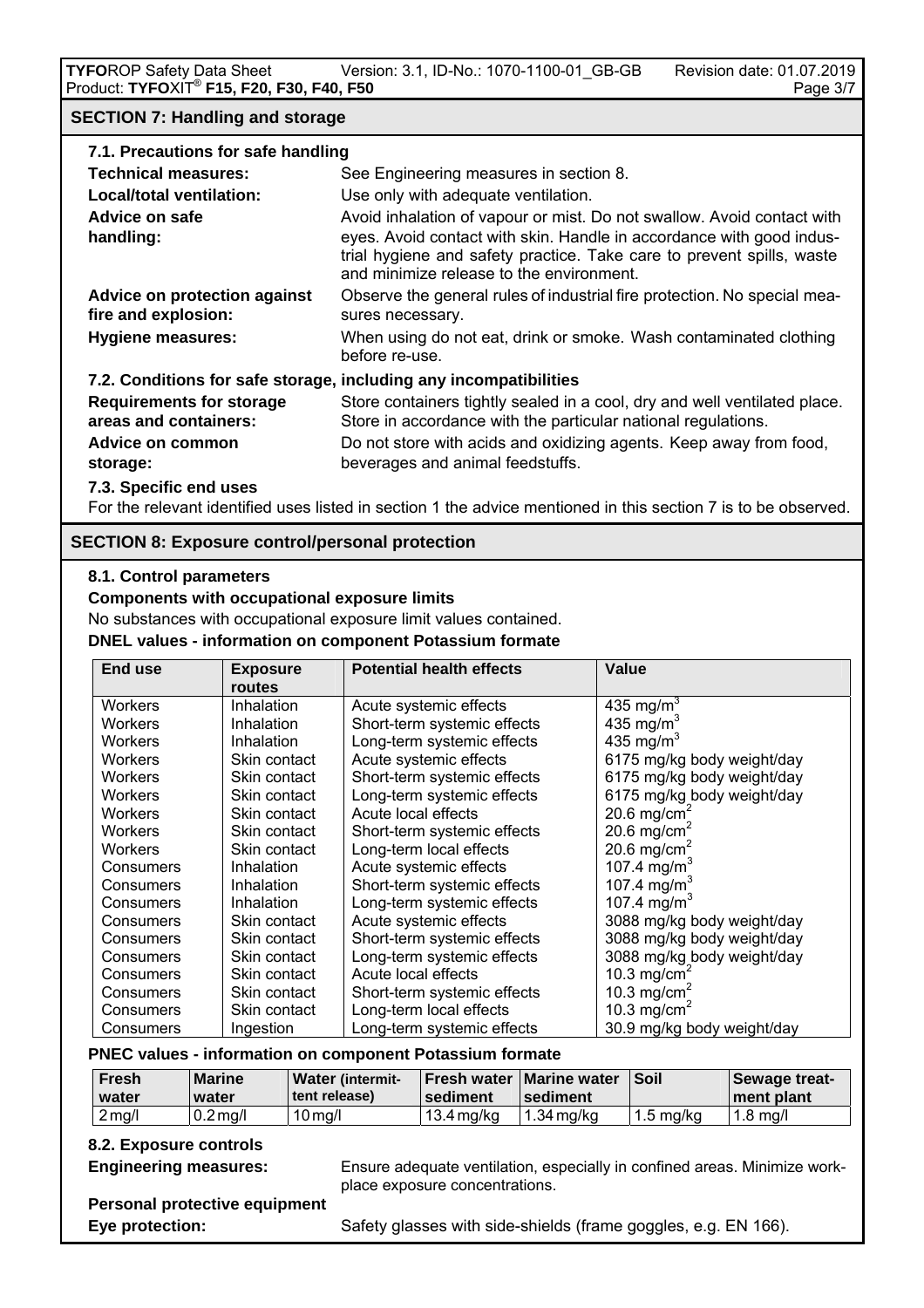Version: 3.1, ID-No.: 1070-1100-01\_GB-GB Revision date: 01.07.2019 **TYFO**ROP Safety Data Sheet Version: 3.1, ID-No.: 1070-1100-01\_GB-GB Revision date: 01.07.2019<br>Product: **TYFO**XIT<sup>®</sup> **F15, F20, F30, F40, F50** Page 4/7  **SECTION 8: Exposure control/personal protection - Continuation** 

| <u>ULUTTUR U. LAPUUGIU UURIUUPUIUU PIULUURIUI UURINIUGIUI</u> |                                                                                                                                                                                                                                                                                                                                                                                                                                                                                                                                                       |  |
|---------------------------------------------------------------|-------------------------------------------------------------------------------------------------------------------------------------------------------------------------------------------------------------------------------------------------------------------------------------------------------------------------------------------------------------------------------------------------------------------------------------------------------------------------------------------------------------------------------------------------------|--|
| Hand protection:                                              | Chemical resistant protective gloves (EN 374). Material: butyl rubber.<br>Protective index 6. Break through time: >480 minutes. Glove thickness:<br>0.6 - 0.8 mm. Remarks: Choose gloves to protect hands against che-<br>micals depending on the concentration and quantity of the hazardous<br>substance and specific to place of work. For special applications, we<br>recommend clarifying the resistance to chemicals of the aforemention-<br>ed protective gloves with the manufacturer. Wash hands before breaks<br>and at the end of workday. |  |
| Skin and body protection:                                     | Wash skin thoroughly after contact.                                                                                                                                                                                                                                                                                                                                                                                                                                                                                                                   |  |
| <b>Respiratory protection:</b>                                | Use respiratory protection unless adequate local exhaust ventilation is<br>provided or exposure assessment demonstrates that exposures are with-<br>in recommended exposure guidelines. Filter type: Particulate type (P).                                                                                                                                                                                                                                                                                                                            |  |

# **SECTION 9: Physical and chemical properties**

| 9.1. Information on basic physical and chemical properties |                                                                                                             |                          |  |
|------------------------------------------------------------|-------------------------------------------------------------------------------------------------------------|--------------------------|--|
| Appearance:                                                | liquid (all products).                                                                                      |                          |  |
| Colour:                                                    | colourless (all products).                                                                                  |                          |  |
| Odour:                                                     | almost odourless (all products).                                                                            |                          |  |
| <b>Odour threshold:</b>                                    | No data available.                                                                                          |                          |  |
| pH value $(20 °C)$ :                                       | 11.0 - 12.0 (all products).                                                                                 | (ASTM D 1287)            |  |
|                                                            | Solidification temperature (ca., [°C]): F15: <-15, F20: <-20, F30: <-30, F40: <-40, F50: <-50 (ASTM D 1177) |                          |  |
| Initial boiling point/boiling range:                       | $>100$ °C (all products).                                                                                   | (ASTM D 1120)            |  |
| Flash point:                                               | not applicable (all products).                                                                              | (DIN EN 22719, ISO 2719) |  |
| <b>Evaporation rate:</b>                                   | No data available (all products).                                                                           |                          |  |
| Flammability (solid, gas):                                 | not applicable (all products).                                                                              |                          |  |
| <b>Upper explosion limit:</b>                              | not applicable (all products).                                                                              |                          |  |
| Lower explosion limit:                                     | not applicable (all products).                                                                              |                          |  |
| Vapour pressure (20 °C):                                   | ca. 20 hPa (all products).                                                                                  | (calculated)             |  |
| Vapour density:                                            | No data available.                                                                                          |                          |  |
| Density (20 $^{\circ}$ C, ca., [g/cm <sup>3</sup> ]):      | F15: 1.22, F20: 1.26, F30: 1.28, F40: 1.34, F50: 1.36 (DIN 51757)                                           |                          |  |
| Solubility:                                                | Water solubility: soluble (all products).                                                                   |                          |  |
| Partition coefficient n-octanol/H <sub>2</sub> O:          | No data available (all products).                                                                           |                          |  |
| Auto-ignition temperature:                                 | No data available (all products).                                                                           |                          |  |
| <b>Decomposition temperature:</b>                          | No data available (all products).                                                                           |                          |  |
| Viscosity (20 $^{\circ}$ C, ca., [mm <sup>2</sup> /s]):    | F15: 1.67, F20: 1.73, F30: 1.79, F40: 2.05, F50: 2.36 (DIN 51562)                                           |                          |  |
| <b>Explosive properties:</b>                               | not explosive (all products).                                                                               |                          |  |
| <b>Oxidizing properties:</b>                               | not oxidizing (all products).                                                                               |                          |  |
| 9.2. Other Information:                                    | No other information.                                                                                       |                          |  |

# **SECTION 10: Stability and reactivity**

| 10.1. Reactivity:                              | No hazardous reactions if stored and handled as prescribed/indicated.                   |
|------------------------------------------------|-----------------------------------------------------------------------------------------|
| 10.2. Chemical stability:                      | The products are stable if stored and handled as prescribed/indicated.                  |
| 10.3. Possibility of hazar-<br>dous reactions: | No hazardous reactions if stored and handled as prescribed/indicated.                   |
| 10.4. Conditions to avoid:                     | No conditions to avoid anticipated.                                                     |
| 10.5. Incompatible materials:                  | Substances to avoid: strong oxidising agents. Strong acids.                             |
| 10.6. Hazardous decom-<br>position products:   | No hazardous decomposition products if stored and handled as pres-<br>cribed/indicated. |

# **SECTION 11: Toxicological information**

| 11.1. Information on toxicological effects          |                                                                                                                                                                                                                                                           |
|-----------------------------------------------------|-----------------------------------------------------------------------------------------------------------------------------------------------------------------------------------------------------------------------------------------------------------|
| <b>Information on likely</b><br>routes of exposure: | Inhalation. Skin contact. Ingestion. Eye contact.                                                                                                                                                                                                         |
| <b>Acute toxicity:</b>                              | Not classified based on available information.<br>Information on compon. Potassium formate: Acute oral toxicity: LD50<br>(Mouse): 5500 mg/kg. Acute inhalation toxicity: LC50 (Rat): >0.67 mg/l<br>(4 h). Acute dermal toxicity: LD50 (Rat): >2000 mg/kg. |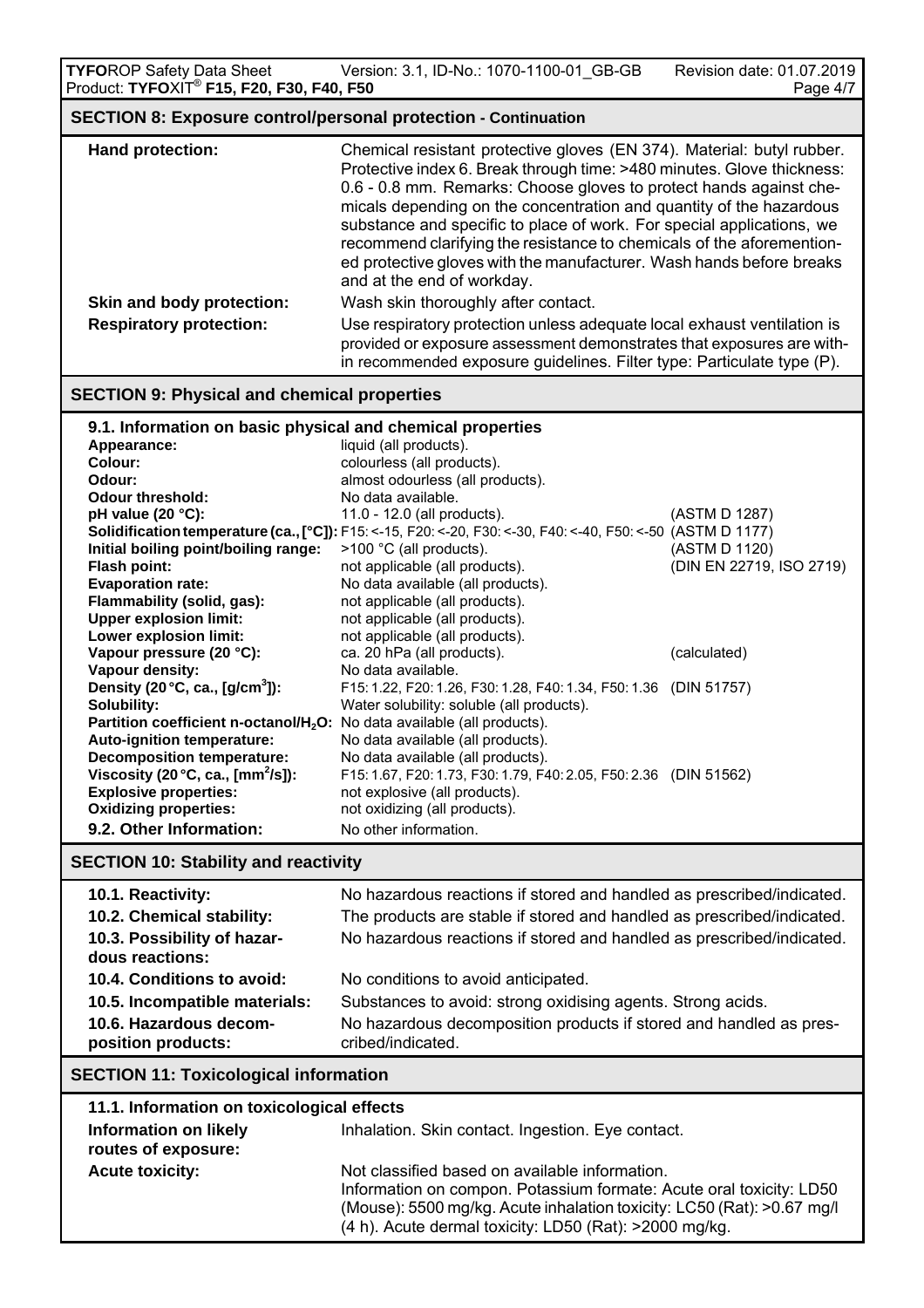Version: 3.1, ID-No.: 1070-1100-01\_GB-GB Revision date: 01.07.2019 **TYFO**ROP Safety Data Sheet Version: 3.1, ID-No.: 1070-1100-01\_GB-GB Revision date: 01.07.2019<br>Product: **TYFO**XIT<sup>®</sup> **F15, F20, F30, F40, F50** Page 5/7

# **SECTION 11: Toxicological information - Continuation**

|                                                          | Information on component Potassium carbonate: Acute oral toxicity:<br>LD50 (Rat): 1870 mg/kg. Symptoms: Irritations of mucous membranes<br>in the mouth, pharynx, oesophagus and gastrointestinal tract. Acute in-<br>halation toxicity: No data available. Symptoms: mucosal irritations,<br>cough, shortness of breath. Possible damages: damage of respiratory<br>tract. Acute dermal toxicity: No data available.                                                                       |
|----------------------------------------------------------|---------------------------------------------------------------------------------------------------------------------------------------------------------------------------------------------------------------------------------------------------------------------------------------------------------------------------------------------------------------------------------------------------------------------------------------------------------------------------------------------|
| Skin corrosion/                                          | Causes skin irritation.                                                                                                                                                                                                                                                                                                                                                                                                                                                                     |
| irritation:                                              | Information on component Potassium formate: No skin irritation (Rab-<br>bit), method: OECD test guideline 404.<br>Information on component Potassium carbonate: Skin irritation (Rabbit).                                                                                                                                                                                                                                                                                                   |
| Serious eye damage/                                      | Causes serious eye irritation.                                                                                                                                                                                                                                                                                                                                                                                                                                                              |
| eye irritation:                                          | Information on component Potassium formate: No eye irritation (Rab-<br>bit), method: EPA OTS 798.4500.                                                                                                                                                                                                                                                                                                                                                                                      |
|                                                          | Information on component Potassium carbonate: Eye irritation (Rabbit).                                                                                                                                                                                                                                                                                                                                                                                                                      |
| <b>Respiratory or skin</b><br>sensitisation:             | Skin sensitisation: Not classified based on available information. Res-<br>piratory sensitisation: Not classified based on available information.<br>Information on component Potassium formate: Skin contact: not sen-<br>sitising (Guinea pig), method: OECD test guideline 406.                                                                                                                                                                                                          |
| <b>Germ cell mutagenicity:</b>                           | Not classified based on available information.<br>Information on component Potassium formate: Genotoxicity in vitro:<br>not mutagenic: Tests: 1. Bacteria, Ames-Test, method: OECD test<br>guideline 471, 2. Chromosome aberration test in vitro, method: OECD<br>test guideline 473, 3. In vitro mammalian cell gene mutation test, me-<br>thod: OECD test guideline 476.<br>Information on component Potassium carbonate: Genotoxicity in vitro:<br>not mutagenic: (Bacteria, Ames-Test). |
| <b>Carcinogenicity:</b>                                  | Not classified based on available information.<br>Information on compon. Potassium formate: NOAEL (Rat): 2000 mg/kg/<br>day, NOAEL (Mouse): 2000 mg/kg/day, meth.: OECD test quidel. 453.                                                                                                                                                                                                                                                                                                   |
| <b>Reproductive toxicity:</b>                            | Not classified based on available information.<br>Information on compon. Potassium formate: NOAEL (Rat): 1292 mg/kg/<br>day, method: OECD test guideline 416.                                                                                                                                                                                                                                                                                                                               |
| Specific target organ toxi-<br>city (single exposure):   | Not classified based on available information.<br>Information on component Potassium carbonate: May cause respirato-<br>ry irritation.                                                                                                                                                                                                                                                                                                                                                      |
| Specific target organ toxi-<br>city (repeated exposure): | Not classified based on available information.                                                                                                                                                                                                                                                                                                                                                                                                                                              |
| <b>Repeated dose toxicity:</b>                           | Not classified based on available information.<br>Information on component Potassium formate: NOAEL (Rat): 3877<br>mg/kg/day, method: OECD test guideline 408.                                                                                                                                                                                                                                                                                                                              |
| <b>Aspiration toxicity:</b>                              | Not classified based on available information.                                                                                                                                                                                                                                                                                                                                                                                                                                              |

# **SECTION 12: Ecological information**

# **12.1. Toxicity Information on component Potassium formate**

| <b>Toxicity to</b>                         | Value / exposure time                              | <b>Species</b>                                                              |
|--------------------------------------------|----------------------------------------------------|-----------------------------------------------------------------------------|
| fish                                       | LC50: >1000 mg/l / 96 h<br>LC50: >1000 mg/l / 96 h | Oncorhynchus mykiss (Rainbow trout)<br>Pimephales promelas (Fathead minnow) |
| daphnia and other<br>aquatic invertebrates | EC50: >1000 mg/l / 48 h                            | Daphnia magna (Water flea)                                                  |
| algae                                      | EC50: >1000 mg/l / 72 h                            | Desmodesmus subspicatus (Green algae)                                       |
| bacteria                                   | NOEC: ≥18 mg/l / 72 h                              | Activated sludge (domestic)<br>Method: OECD test guideline 301D             |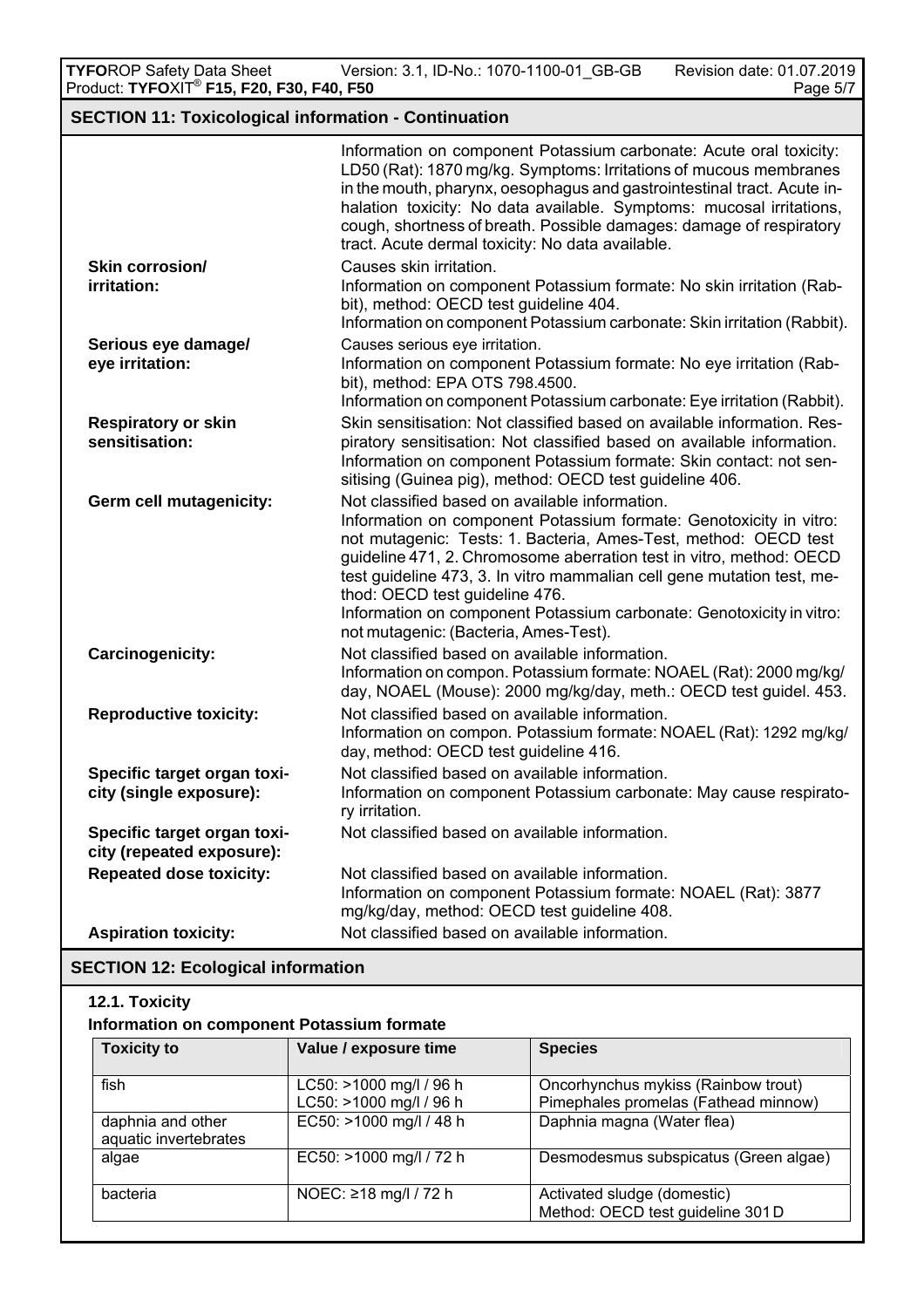**TYFOROP Safety Data Sheet** Version: 3.1, ID-No.: 1070-1100-01\_GB-GB Revision date: 01.07.2019 Product: **TYFO**XIT<sup>®</sup> F15, F20, F30, F40, F50

## **SECTION 12: Ecological information - Continuation**

| 12.2. Persistence and<br>degradability:             | Information on component Potassium formate: Biodegradability: Bio-<br>degradation: 92% (28d), method: OECD test guideline 301 D. Result:<br>readiliy biodegradable.           |
|-----------------------------------------------------|-------------------------------------------------------------------------------------------------------------------------------------------------------------------------------|
| 12.3. Bioaccumulative potential: No data available. |                                                                                                                                                                               |
| 12.4. Mobility in soil:                             | No data available.                                                                                                                                                            |
| 12.5-Results of PBT and<br><b>vPvB</b> assessment:  | The products do not contain a substance fulfilling the PBT criteria (per-<br>sistent/bioaccumulative/toxic) or the vPvB criteria (very persistent/ve-<br>ry bioaccumulative). |
| 12.6. Other adverse effects:                        | No data available.                                                                                                                                                            |
| 12.7. Further information:                          | No further information.                                                                                                                                                       |
|                                                     |                                                                                                                                                                               |

# **SECTION 13: Disposal considerations**

| 13.1. Waste treatment methods |  |  |  |  |  |
|-------------------------------|--|--|--|--|--|
| <b>Product:</b>               |  |  |  |  |  |

**Dispose of in accordance with local regulations.**  According to the European Waste Catalogue (EWC), waste codes are not product specific, but application specific. Waste codes should be assigned by the user, preferably in discussion with the waste disposal authorities.  **Contaminated packaging:** Dispose of as the product. Empty containers should be taken to an ap-

proved waste handling site for recycling or disposal.

## **SECTION 14: Transport information**

|                                    | ADR/<br><b>RID</b> | <b>ADN</b>                                                        | <b>IMDG</b> | <b>IATA/</b><br><b>ICAO</b> |
|------------------------------------|--------------------|-------------------------------------------------------------------|-------------|-----------------------------|
|                                    |                    | Not classified as a dangerous good under<br>transport regulations |             |                             |
| 14.1. UN number                    |                    |                                                                   |             |                             |
| 14.2. UN proper shipping name      |                    |                                                                   |             |                             |
| 14.3. Transport hazard classes     |                    |                                                                   |             |                             |
| 14.4. Packing group                |                    |                                                                   |             |                             |
| 14.5. Environmental hazards        |                    |                                                                   |             |                             |
| 14.6. Special precautions for user |                    |                                                                   |             |                             |

**14.7. Transport in bulk according to Annex II of MARPOL 73/78 and the IBC Code:** Not evaluated.

## **SECTION 15: Regulatory information**

#### **15.1. Safety, health and environmental regulations/legislation specific for the substance/mixture**

| <b>Legal basis</b>                                                                                                                                           | <b>Remark / Evaluation</b> |
|--------------------------------------------------------------------------------------------------------------------------------------------------------------|----------------------------|
| Regulation (EC) No. 649/2012 of the European Parliament and the Council<br>concerning the export and import                                                  | Not applicable             |
| REACH - Candidate List of Substances of Very High Concern for Authorisa-<br>tion (Article 59)                                                                | Not applicable             |
| Regulation (EC) No. 1005/2009 on substances that deplete the ozone layer                                                                                     | Not applicable             |
| Regulation (EC) No. 850/2004 on persistent organic pollutants                                                                                                | Not applicable             |
| Seveso III - Directive 2012/18/EU of the European Parliament and of the Coun-<br>cil on the control of major-accident hazards involving dangerous substances | Not applicable             |

No further information.

#### **15.2. Chemical Safety Assessment**

Chemical Safety Assessments were not carried out for the products.